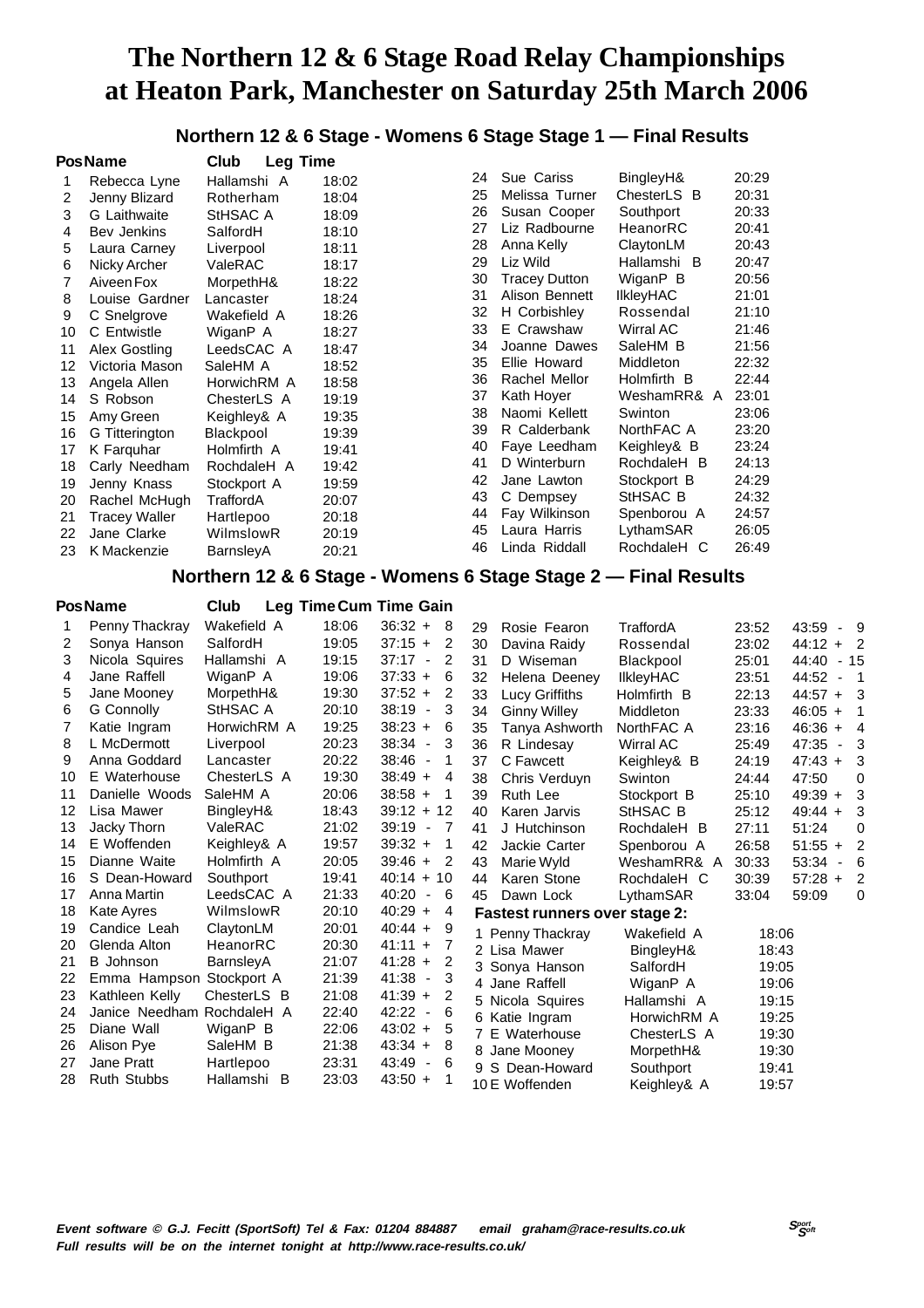### **Northern 12 & 6 Stage - Womens 6 Stage Stage 3 — Final Results**

|    | <b>PosName</b>    | Club             |       | Leg Time Cum Time Gain            |                |    |                                      |                  |       |               |   |
|----|-------------------|------------------|-------|-----------------------------------|----------------|----|--------------------------------------|------------------|-------|---------------|---|
|    | Julie Briscoe     | Wakefield A      | 19:18 | 55:50                             | 0              | 28 | K Culshaw                            | WiganP B         | 23:34 | $1:06:36 - 3$ |   |
| 2  | Rachel Jones      | SalfordH         | 18:51 | 56:06                             | 0              | 29 | <b>Lesley Ewart</b>                  | Holmfirth B      | 21:42 | $1:06:39+$    | 4 |
| 3  | Chaanah Patton    | Hallamshi A      | 18:59 | 56:16                             | 0              | 30 | <b>Tracey Ireland</b>                | Rossendal        | 22:47 | 1:06:59       | 0 |
| 4  | Kate Chapman      | MorpethH&        | 19:23 | $57:15 +$                         | 1              | 31 | Leigh Newton                         | Blackpool        | 23:26 | 1:08:06       | 0 |
| 5  | Yvonne Wyke       | WiganP A         | 20:07 | 57:40<br>$\overline{\phantom{a}}$ | 1              | 32 | L Strickland                         | Hartlepoo        | 24:38 | $1:08:27 -$   | 5 |
| 6  | S Wilkinson       | ChesterLS A      | 19:11 | $58:00 +$                         | 4              | 33 | K Hurst-Moores                       | Middleton        | 24:00 | $1:10:05+$    |   |
| 7  | Lisa Heyes        | HorwichRM A      | 19:43 | 58:06                             | 0              | 34 | Jeanette Fox                         | Wirral AC        | 22:30 | $1:10:05+$    | 2 |
| 8  | Kirsteen Young    | LeedsCAC A       | 19:02 | $59:22 +$                         | 9              | 35 | A Titterington                       | NorthFAC A       | 24:02 | 1:10:38       | 0 |
| 9  | Erin Lafferty     | SaleHM A         | 20:38 | $59:36 +$                         | 2              | 36 | V Wadsworth                          | Keighley& B      | 24:43 | $1:12:26+$    |   |
| 10 | Alison Draper     | Liverpool        | 21:05 | 59:39<br>$\overline{\phantom{a}}$ | 2              | 37 | Debie McCann                         | Stockport B      | 24:44 | $1:14:23+$    | 2 |
| 11 | Amanda Crook      | Southport        | 19:29 | $59:43 +$                         | 5              | 38 | R Atkinson                           | Swinton          | 26:44 | 1:14:34       | 0 |
| 12 | Claire Leaver     | Holmfirth A      | 20:07 | $59:53 +$                         | 3              | 39 | C Dickinson                          | StHSAC B         | 25:04 | $1:14:48+$    |   |
| 13 | J Eccleston       | StHSAC A         | 21:43 | $1:00:02 -$                       | 7              | 40 | Emma Maguire                         | Spenborou A      | 25:07 | $1:17:02+$    | 2 |
| 14 | E Tomes           | Keighley& A      | 20:37 | 1:00:09                           | 0              | 41 | Yvonne Russell                       | WeshamRR& A      | 23:45 | $1:17:19+$    | 2 |
| 15 | Ruth Whitehead    | BingleyH&        | 21:05 | $1:00:17 -$                       | 3              | 42 | C Deasey                             | RochdaleH B      | 26:21 | $1:17:45 -$   |   |
| 16 | Joann McDonald    | Lancaster        | 21:39 | $1:00:25 -$                       | 7              | 43 | <b>B</b> Robinson                    | RochdaleH C      | 27:20 | $1:24:48+$    | 1 |
| 17 | <b>Tracy Laws</b> | ChesterLS B      | 19:58 | $1:01:37+$                        | 6              | 44 | Helen Crossley                       | LythamSAR        | 26:03 | $1:25:12+$    | 1 |
| 18 | A Wainscott       | ClaytonLM        | 21:47 | $1:02:31+$                        | 1              |    | <b>Fastest runners over stage 3:</b> |                  |       |               |   |
| 19 | <b>Ruth Sills</b> | ValeRAC          | 23:15 | $1:02:34 -$                       | 6              |    | 1 Rachel Jones                       | SalfordH         | 18:51 |               |   |
| 20 | Sally Maddock     | WilmslowR        | 22:16 | $1:02:45 -$                       | 2              |    | 2 Chaanah Patton                     | Hallamshi A      | 18:59 |               |   |
| 21 | Josepha Terim     | RochdaleH A      | 21:10 | $1:03:32+$                        | - 3            |    | 3 Kirsteen Young                     | LeedsCAC A       | 19:02 |               |   |
| 22 | <b>B</b> Verges   | TraffordA        | 19:49 | $1:03:48+$                        | 7              |    | 4 S Wilkinson                        | ChesterLS A      | 19:11 |               |   |
| 23 | Jenny Wakeman     | BarnsleyA        | 22:22 | $1:03:50 -$                       | 2              |    | 5 Julie Briscoe                      | Wakefield A      | 19:18 |               |   |
| 24 | K McCrackle       | Stockport A      | 22:26 | $1:04:04 -$                       | $\overline{2}$ |    | 6 Kate Chapman                       | MorpethH&        | 19:23 |               |   |
| 25 | Susan Lamb        | SaleHM B         | 20:39 | $1:04:13+$                        | 1              |    | 7 Amanda Crook                       | Southport        | 19:29 |               |   |
| 26 | Amanda Oddie      | <b>IIkleyHAC</b> | 19:44 | $1:04:36+$                        | -6             |    | 8 Lisa Heyes                         | HorwichRM A      | 19:43 |               |   |
| 27 | Kerry Belfield    | HeanorRC         | 23:48 | $1:04:59 -$                       | 7              |    | 9 Amanda Oddie                       | <b>IIkleyHAC</b> | 19:44 |               |   |
|    |                   |                  |       |                                   |                |    | 10 B Verges                          | TraffordA        | 19:49 |               |   |

## **Northern 12 & 6 Stage - Womens 6 Stage Stage 4 — Final Results**

| <b>PosName</b> |                | Club             |       | Leg Time Cum Time Gain |    |    |                                      |                  |       |               |                          |
|----------------|----------------|------------------|-------|------------------------|----|----|--------------------------------------|------------------|-------|---------------|--------------------------|
|                | M McDonnell    | ChesterLS A      | 17:36 | $1:15:36+5$            |    | 26 | Hazel Mrosek                         | Rossendal        | 24:35 | $1:31:34 + 4$ |                          |
| 2              | Julie Wilson   | Hallamshi A      | 19:31 | $1:15:47+$             | -1 | 27 | Lucy McKenzie                        | WiganP B         | 25:01 | $1:31:37+$    | $\overline{\phantom{0}}$ |
| 3              | Maria Lowe     | SalfordH         | 20:22 | $1:16:28 -$            |    | 28 | Anne Rosbottam                       | Wirral AC        | 22:06 | $1:32:11+6$   |                          |
| 4              | Rachael Moore  | WiganP A         | 18:59 | $1:16:39+$             | -1 | 29 | <b>Jill Barrett</b>                  | <b>Middleton</b> | 24:39 | $1:34:44+$    | 4                        |
| 5              | Sarah Graham   | MorpethH&        | 19:31 | $1:16:46 -$            | 1  | 30 | Karen Dunford                        | NorthFAC A       | 24:28 | $1:35:06+5$   |                          |
| 6              | Claire Sykes   | Wakefield A      | 22:16 | $1:18:06 -$            | 5  | 31 | Jayne Goodlass                       | HeanorRC         | 30:59 | $1:35:58 -$   | 4                        |
| 7              | Laura McCreesh | SaleHM A         | 18:45 | $1:18:21+$             | 2  | 32 | J Hopes                              | Stockport B      | 24:37 | $1:39:00+5$   |                          |
| 8              | Susan Lever    | HorwichRM A      | 20:33 | $1:18:39 -$            | 1  | 33 | Susan Wilson                         | Keighley& B      | 27:19 | $1:39:45+$    | -3                       |
| 9              | C Murphy       | Liverpool        | 19:07 | $1:18:46+$             | 1  | 34 | <b>B</b> Bayliss                     | Swinton          | 26:55 | $1:41:29+$    | 4                        |
| 10             | Pauline Munro  | BingleyH&        | 18:54 | $1:19:11+$             | 5  | 35 | Hazel Pike                           | Spenborou A      | 26:24 | $1:43:26+5$   |                          |
| 11             | R Townsend     | LeedsCAC A       | 20:31 | $1:19:53 -$            | 3  | 36 | Jane Guy                             | RochdaleH B      | 26:36 | $1:44:21+$    | -6                       |
| 12             | Helen Shirley  | Holmfirth A      | 20:11 | 1:20:04                | 0  | 37 | Pauline Weller                       | WeshamRR& A      | 27:30 | $1:44:49+4$   |                          |
| 13             | Helen Glover   | Keighley& A      | 20:06 | $1:20:15+$             | 1  |    | <b>Fastest runners over stage 4:</b> |                  |       |               |                          |
| 14             | K Swettenham   | Southport        | 20:36 | $1:20:19 -$            | 3  |    | 1 M McDonnell                        | ChesterLS A      | 17:36 |               |                          |
| 15             | S O'Hanlon     | StHSAC A         | 23:51 | $1:23:53 -$            | 2  |    | 2 Laura McCreesh                     | SaleHM A         | 18:45 |               |                          |
| 16             | Huma Rahman    | RochdaleH A      | 21:30 | $1:25:02+$             | 5  |    | 3 Pauline Munro                      | BingleyH&        | 18:54 |               |                          |
| 17             | Laura Morris   | Lancaster        | 24:39 | $1:25:04 -$            | 1  |    | 4 Rachael Moore                      | WiganP A         | 18:59 |               |                          |
| 18             | Kerrie Wood    | Stockport A      | 21:06 | $1:25:10+$             | 6  |    | 5 C Murphy                           | Liverpool        | 19:07 |               |                          |
| 19             | Nicky Mowat    | WilmslowR        | 23:01 | $1:25:46+$             | 1  |    | 6 Julie Wilson                       | Hallamshi A      | 19:31 |               |                          |
| 20             | Mary Taverner  | ValeRAC          | 23:14 | $1:25:48 -$            | 1  |    | 7 Sarah Graham                       | MorpethH&        | 19:31 |               |                          |
| 21             | Linda Westlake | BarnsleyA        | 22:09 | $1:25:59+$             | 2  |    | 8 Helen Glover                       | Keighley& A      | 20:06 |               |                          |
| 22             | Irene Roche    | ClaytonLM        | 23:59 | $1:26:30 -$            | -4 |    | 9 Helen Shirley                      | Holmfirth A      | 20:11 |               |                          |
| 23             | Jackie Dews    | Holmfirth B      | 22:53 | $1:29:32+$             | 6  |    | 10 Maria Lowe                        | SalfordH         | 20:22 |               |                          |
| 24             | Andrea Mason   | Blackpool        | 22:00 | $1:30:06+$             | 7  |    |                                      |                  |       |               |                          |
| 25             | Adele Mitchell | <b>IIkleyHAC</b> | 25:42 | $1:30:18+$             | 1  |    |                                      |                  |       |               |                          |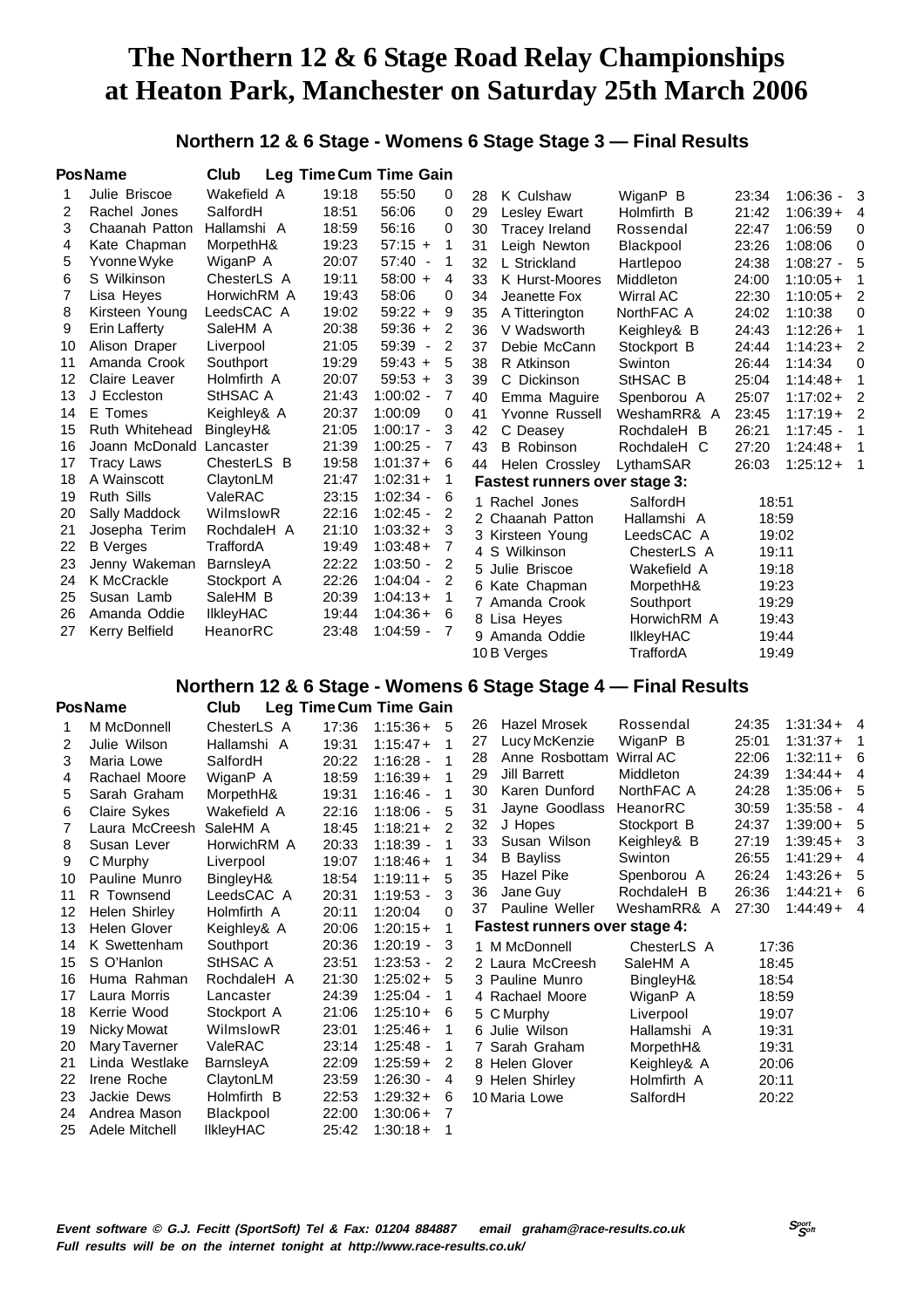## **The Northern 12 & 6 Stage Road Relay Championships at Heaton Park, Manchester on Saturday 25th March 2006 Northern 12 & 6 Stage - Womens 6 Stage Stage 5 — Final Results**

|                                                                                                                                                             | <b>PosName</b>                                                                                                                                                                                                                                                                                                                                                                                                                                                                                   | Club                                                                                                                                                                                                                                                                                                                                                                                                     |                                                                                                                                                                                                                                                                   | Leg Time Cum Time Gain                                                                                                                                                                                                                                                                                                                                                                                   |                                                                                                                                               |                                                                                                                                                                                                                                                                                                                                                                           |                                                                                                                                                                                                                        |                                                                                                                                              |                                                                                                                                                                   |                                                                          |
|-------------------------------------------------------------------------------------------------------------------------------------------------------------|--------------------------------------------------------------------------------------------------------------------------------------------------------------------------------------------------------------------------------------------------------------------------------------------------------------------------------------------------------------------------------------------------------------------------------------------------------------------------------------------------|----------------------------------------------------------------------------------------------------------------------------------------------------------------------------------------------------------------------------------------------------------------------------------------------------------------------------------------------------------------------------------------------------------|-------------------------------------------------------------------------------------------------------------------------------------------------------------------------------------------------------------------------------------------------------------------|----------------------------------------------------------------------------------------------------------------------------------------------------------------------------------------------------------------------------------------------------------------------------------------------------------------------------------------------------------------------------------------------------------|-----------------------------------------------------------------------------------------------------------------------------------------------|---------------------------------------------------------------------------------------------------------------------------------------------------------------------------------------------------------------------------------------------------------------------------------------------------------------------------------------------------------------------------|------------------------------------------------------------------------------------------------------------------------------------------------------------------------------------------------------------------------|----------------------------------------------------------------------------------------------------------------------------------------------|-------------------------------------------------------------------------------------------------------------------------------------------------------------------|--------------------------------------------------------------------------|
| 1<br>2<br>3<br>4<br>5<br>6<br>7<br>8<br>9<br>10<br>11<br>12<br>13<br>14<br>15<br>16<br>17                                                                   | M Czarnecka<br>Debra Jones<br>Joanna Seymour<br>J Clague<br>Jenna Hill<br>Danielle Watts<br>Anneka Sanders<br><b>S</b> Griffiths<br><b>Bev Whitfield</b><br>Gaynor Higson<br>Julie Barley<br>Ann Eggington<br>J France<br>C Preston<br>Sam Thomas<br>Joanne Marsh<br>Jane Murphy                                                                                                                                                                                                                 | ChesterLS A<br>WiganP A<br>Hallamshi A<br>Liverpool<br>SaleHM A<br>MorpethH&<br>SalfordH<br>Wakefield A<br>BingleyH&<br>HorwichRM A<br>LeedsCAC A<br>Southport<br>Holmfirth A<br>Keighley& A<br>Stockport A<br>StHSAC A<br>ClaytonLM                                                                                                                                                                     | 19:26<br>19:03<br>20:27<br>17:38<br>19:39<br>21:26<br>22:33<br>21:35<br>20:38<br>21:41<br>20:32<br>20:45<br>21:30<br>21:32<br>22:37<br>24:54<br>22:50                                                                                                             | 1:35:02<br>$1:35:42+$<br>$1:36:14 -$<br>$1:36:24+$<br>$1:38:00+$<br>$1:38:12 -$<br>$1:39:01 -$<br>$1:39:41 -$<br>$1:39:49+$<br>$1:40:20 -$<br>1:40:25<br>$1:41:04+$<br>$1:41:34 -$<br>$1:41:47 -$<br>$1:47:47+$<br>1:48:47 -<br>$1:49:20+$                                                                                                                                                               | 0<br>$\overline{2}$<br>1<br>5<br>$\overline{2}$<br>1<br>4<br>2<br>1<br>2<br>0<br>$\overline{2}$<br>$\mathbf{1}$<br>1<br>3<br>1<br>5           | 25<br>Yvette Arthur<br>26<br>J Lawrence<br>Sharon Maguire<br>27<br>Alison Holmes<br>28<br>Jane Edwards<br>29<br>Helen Beard<br>30<br>M Yeomans<br>31<br>K Sutcliffe<br>32<br>33<br>Mary Lloyd<br>34<br>Julie Murphy<br>35<br>Susan Jones<br>Jackie Leak<br>36<br><b>Fastest runners over stage 5:</b><br>1 J Clague<br>2 Debra Jones<br>3 M Czarnecka<br>4 Jenna Hill     | Holmfirth B<br>Wirral AC<br>Rossendal<br>Middleton<br>HeanorRC<br>Stockport B<br>NorthFAC A<br>Keighley& B<br>Swinton<br>WeshamRR& A<br>Spenborou A<br>RochdaleH B<br>Liverpool<br>WiganP A<br>ChesterLS A<br>SaleHM A | 23:30<br>22:36<br>25:07<br>22:58<br>26:05<br>24:44<br>28:54<br>27:15<br>26:37<br>25:18<br>27:20<br>29:11<br>17:38<br>19:03<br>19:26<br>19:39 | $1:53:02 -$<br>$1:54:47+$<br>$1:56:41 -$<br>$1:57:42+$<br>$2:02:03+$<br>$2:03:44+$<br>$2:04:00 -$<br>$2:07:00+$<br>$2:08:06+$<br>$2:10:07+$<br>2:10:46<br>2:13:32 | $\overline{2}$<br>2<br>1<br>1<br>$\overline{2}$<br>2<br>1<br>3<br>0<br>0 |
| 18<br>19<br>20<br>21<br>22<br>23<br>24                                                                                                                      | D Capstick<br>K Johnson<br>Joane Molyneux<br>Helen Jones<br>Penny Hinke<br>Sarah Jarvis<br>A Bligh                                                                                                                                                                                                                                                                                                                                                                                               | Lancaster<br>RochdaleH A<br>ValeRAC<br>BarnsleyA<br>WilmslowR<br>IlkleyHAC<br>Blackpool                                                                                                                                                                                                                                                                                                                  | 24:17<br>24:24<br>23:39<br>24:07<br>24:28<br>20:28<br>21:18                                                                                                                                                                                                       | $1:49:21 -$<br>1:49:26 -<br>1:49:27<br>1:50:06<br>$1:50:14 -$<br>$1:50:46+$<br>1:51:24                                                                                                                                                                                                                                                                                                                   | 1<br>3<br>0<br>0<br>3<br>$\overline{2}$<br>0                                                                                                  | 5 Joanna Seymour<br>6 Sarah Jarvis<br>7 Julie Barley<br>8 Bev Whitfield<br>9 Ann Eggington<br>10 A Bligh<br>Northern 12 & 6 Stage - Womens 6 Stage Stage 6 - Final Results                                                                                                                                                                                                | Hallamshi A<br>IlkleyHAC<br>LeedsCAC A<br>BingleyH&<br>Southport<br>Blackpool                                                                                                                                          | 20:27<br>20:28<br>20:32<br>20:38<br>20:45<br>21:18                                                                                           |                                                                                                                                                                   |                                                                          |
|                                                                                                                                                             | <b>PosName</b>                                                                                                                                                                                                                                                                                                                                                                                                                                                                                   | Club                                                                                                                                                                                                                                                                                                                                                                                                     |                                                                                                                                                                                                                                                                   |                                                                                                                                                                                                                                                                                                                                                                                                          |                                                                                                                                               |                                                                                                                                                                                                                                                                                                                                                                           |                                                                                                                                                                                                                        |                                                                                                                                              |                                                                                                                                                                   |                                                                          |
| 1<br>2<br>3<br>4<br>5<br>6<br>7<br>8<br>9<br>10<br>11<br>12<br>14<br>15<br>16<br>17<br>18<br>19<br>20<br>21<br>22<br>23<br>24<br>25<br>26<br>27<br>28<br>29 | Alyson Dixon<br>Lynn Jolley<br>Julia Russell<br>Kathleen Upton<br>A Parkinson<br>Julie Cook<br>Sue Becconsall<br>Gwenda Cavill<br>S Budgett<br>Celia DeMaria<br>Fiona Benn<br>Jean Shotter<br>13 Alice Butler<br>Debbie Spurr<br>E McGuire<br>Jane Campion<br><b>Tracy Mitchell</b><br>Helen Sedgwick<br>Anna Blomfield<br>Gail Ellershaw<br>Louise Hogg<br>Elaine Gardner<br><b>Kate Sutton</b><br>Jane Lee<br>Emma Godfrey<br>Clare Hawkes<br>Sarah Yeomans<br>Fiona McAslam<br>Nicki Godridge | ChesterLS A<br>WiganP A<br>Hallamshi A<br>Liverpool<br>SaleHM A<br>SalfordH<br>BingleyH&<br>MorpethH&<br>HorwichRM A<br>LeedsCAC A<br>Southport<br>Holmfirth A<br>Wakefield A<br>Keighley& A<br>Stockport A<br>ValeRAC<br>ClaytonLM<br><b>IIkleyHAC</b><br>RochdaleH A<br>Blackpool<br>StHSAC A<br>Lancaster<br>WilmslowR<br>BarnsleyA<br>Holmfirth B<br>Wirral AC<br>Rossendal<br>Middleton<br>HeanorRC | 17:42<br>18:37<br>19:29<br>19:41<br>18:07<br>19:42<br>19:32<br>21:36<br>20:01<br>20:11<br>19:44<br>21:34<br>23:32<br>22:54<br>20:33<br>20:54<br>21:03<br>20:26<br>22:02<br>20:54<br>23:38<br>23:58<br>23:36<br>24:56<br>23:01<br>24:23<br>23:18<br>23:06<br>26:46 | Leg Time Cum Time Gain<br>1:52:44<br>1:54:19<br>1:55:43<br>1:56:05<br>1:56:07<br>$1:58:43+$<br>$1:59:21+$<br>$1:59:48 -$<br>$2:00:21+$<br>$2:00:36+$<br>$2:00:48+$<br>$2:03:08+$<br>$2:03:13 -$<br>2:04:41<br>2:08:20<br>$2:10:21+$<br>2:10:23<br>$2:11:12+$<br>2:11:28<br>$2:12:18+$<br>$2:12:25 -$<br>$2:13:19 -$<br>$2:13:50 -$<br>$2:15:02 -$<br>2:16:03<br>2:19:10<br>2:19:59<br>2:20:48<br>2:28:49 | 0<br>0<br>0<br>0<br>0<br>1<br>2<br>2<br>1<br>1<br>1<br>1<br>5<br>0<br>0<br>4<br>0<br>5<br>0<br>4<br>5<br>4<br>1<br>3<br>0<br>0<br>0<br>0<br>0 | 30<br>Jane Kellett<br>31<br>Jane Cocks<br>32<br><b>B</b> Foster<br>33<br>Helen Briggs<br>34<br>Amanda Pearson Spenborou A<br>35<br><b>Tracey Smith</b><br>Fastest runners over stage 6:<br>1 Alyson Dixon<br>2 A Parkinson<br>3 Lynn Jolley<br>4 Julia Russell<br>5 Sue Becconsall<br>6 Kathleen Upton<br>7 Julie Cook<br>8 Fiona Benn<br>9 S Budgett<br>10 Celia DeMaria | Keighley& B<br>Stockport B<br>NorthFAC A<br>WeshamRR& A<br>RochdaleH B<br>ChesterLS A<br>SaleHM A<br>WiganP A<br>Hallamshi A<br>BingleyH&<br>Liverpool<br>SalfordH<br>Southport<br>HorwichRM A<br>LeedsCAC A           | 24:23<br>27:48<br>32:37<br>27:42<br>30:22<br>27:38<br>17:42<br>18:07<br>18:37<br>19:29<br>19:32<br>19:41<br>19:42<br>19:44<br>20:01<br>20:11 | $2:31:23+2$<br>$2:31:32 -$<br>2:36:37 -<br>$2:37:49+$<br>$2:41:08+$<br>$2:41:10+$                                                                                 | 1<br>1<br>1<br>1<br>1                                                    |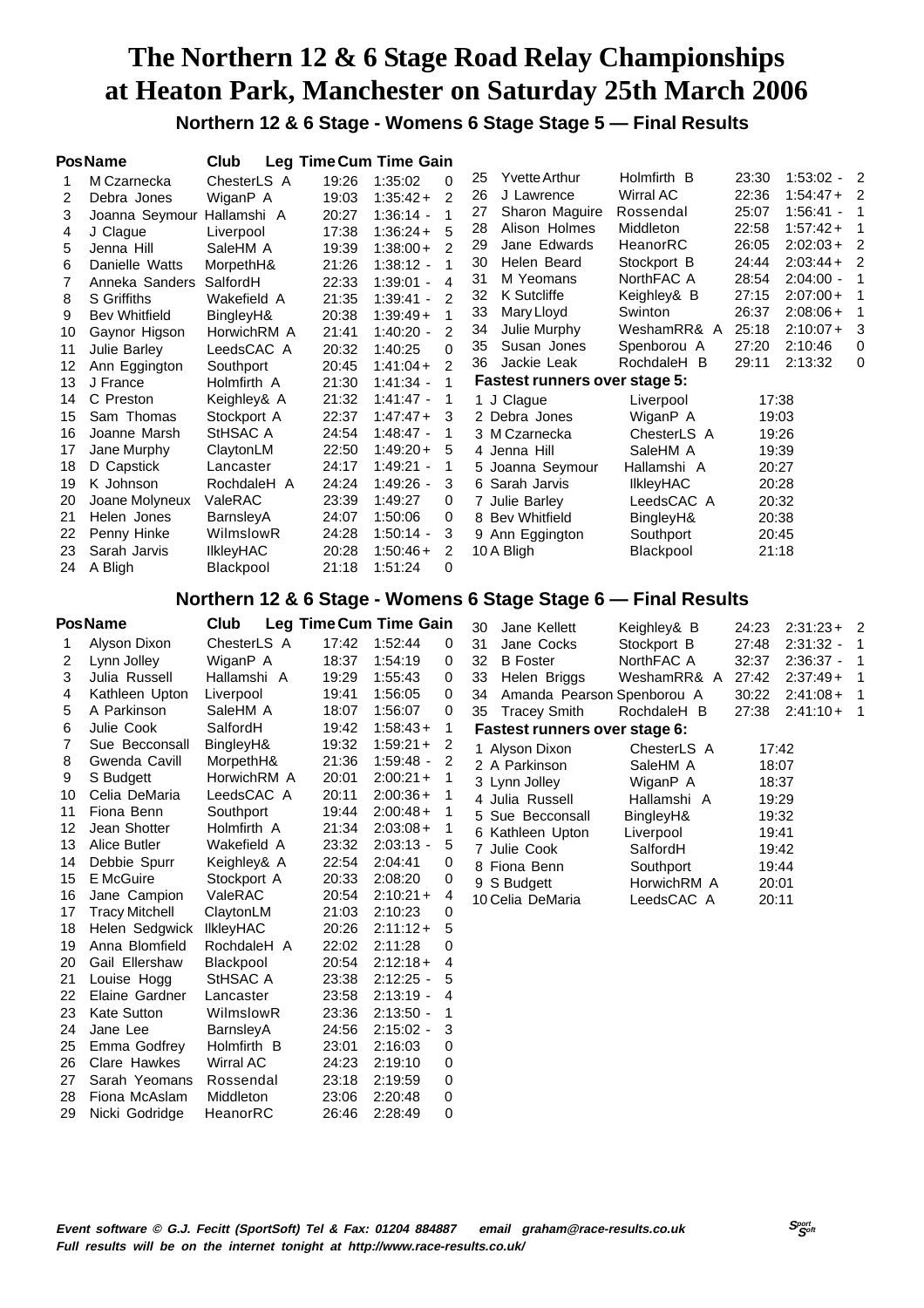**Northern Womens 6 Stage — Team Results — Final (nn) is team position after the appropriate stage.**

|                                                         |               |                | find to require because are the appropriate etager |              |                             |                                    |                |                                           |              |
|---------------------------------------------------------|---------------|----------------|----------------------------------------------------|--------------|-----------------------------|------------------------------------|----------------|-------------------------------------------|--------------|
| <b>Chester Le Street &amp; Dist AC</b><br>1             |               |                | $'A'$ 1:52:44                                      |              | 14 Keighley & Craven AC     |                                    |                | $'A'$ 2:04:41                             |              |
| 1 S Robson                                              | (14) 19:19    |                | 2 E Waterhouse                                     | (10)19:30    | 1 Amy Green                 | (15)19:35                          | $2^{\circ}$    | E Woffenden                               | (14)19:57    |
| 3 S Wilkinson                                           | $(6)$ 19:11   | 4              | M McDonnell                                        | $(1)$ 17:36  | 3 E Tomes                   | (14)20:37                          | 4              | Helen Glover                              | (13)20:06    |
| 5 M Czarnecka                                           | $(1)$ 19:26   |                | 6 Alyson Dixon                                     | $(1)$ 17:42  | 5 C Preston                 | (14)21:32                          | 6              | Debbie Spurr                              | (14)22:54    |
|                                                         |               |                |                                                    |              |                             |                                    |                |                                           |              |
| Wigan Phoenix<br>2                                      |               |                | $A'$ 1:54:19                                       |              | 15                          | <b>Stockport Harriers &amp; AC</b> |                | $A'$ 2:08:20                              |              |
| 1 C Entwistle                                           | (10)18:27     | $\overline{2}$ | Jane Raffell                                       | $(4)$ 19:06  | 1 Jenny Knass               |                                    |                | (19) 19:59 2 Emma Hampson                 | (22)         |
| 3 Yvonne Wyke                                           | $(5)$ 20:07   | $\overline{4}$ | Rachael Moore                                      | $(4)$ 18:59  | 21:39                       | <b>3K McCrackle</b>                |                |                                           | $(24)$ 22:26 |
| 5 Debra Jones                                           | $(2)$ 19:03   | 6              | Lynn Jolley                                        | $(2)$ 18:37  | 4 Kerrie Wood               | $(18)21:06$ 5                      |                | Sam Thomas                                | (15)22:37    |
|                                                         |               |                |                                                    |              | 6 E McGuire                 |                                    |                |                                           |              |
|                                                         |               |                |                                                    |              |                             | (15)20:33                          |                |                                           |              |
| <b>Hallamshire Harriers Sheffiel</b><br>3               |               |                | $A'$ 1:55:43                                       |              | 16<br>Vale Royal AC         |                                    |                |                                           | 2:10:21      |
| 1 Rebecca Lyne (1) 18:02 2                              |               |                | Nicola Squires                                     | (3)<br>19:15 | 1 Nicky Archer              | $(6)$ 18:17                        | $\overline{2}$ | Jacky Thorn                               | (13)21:02    |
| 3 Chaanah Patton (3) 18:59 4                            |               |                | Julie Wilson                                       | $(2)$ 19:31  | 3 Ruth Sills                | (19)23:15                          | $\overline{4}$ | Mary Taverner                             | (20)23:14    |
| 5 Joanna Seymour(3) 20:27 6 Julia Russell               |               |                |                                                    | $(3)$ 19:29  | 5 Joane Molyneux (20) 23:39 |                                    | 6              | Jane Campion                              | (16)20:54    |
|                                                         |               |                |                                                    |              |                             |                                    |                |                                           |              |
| 4 Liverpool Harriers & AC                               |               |                |                                                    | 1:56:05      |                             | 17 Clayton Le Moors Harriers       |                |                                           | 2:10:23      |
| 1 Laura Carney                                          | $(5)$ 18:11   | $\overline{2}$ | L McDermott                                        | $(8)$ 20:23  | 1 Anna Kelly                | (28)20:43                          | $2^{\circ}$    | Candice Leah                              | (19)20:01    |
| 3 Alison Draper                                         | (10)21:05     | 4              | C Murphy                                           | $(9)$ 19:07  | 3 A Wainscott               | (18)21:47                          | 4              | Irene Roche                               | (22)23:59    |
| 5 J Clague                                              | $(4)$ 17:38   | 6              | Kathleen Upton (4)                                 | 19:41        | 5 Jane Murphy               | (17)22:50                          | 6              | <b>Tracy Mitchell</b>                     | $(17)$ 21:03 |
|                                                         |               |                |                                                    |              |                             |                                    |                |                                           |              |
| 5<br><b>Sale Harriers Manchester</b>                    |               |                | $A'$ 1:56:07                                       |              | 18 Ilkley Harriers AC       |                                    |                |                                           | 2:11:12      |
| 1 Victoria Mason (12) 18:52 2 Danielle Woods (11) 20:06 |               |                |                                                    |              | 1 Alison Bennett (31) 21:01 |                                    |                | 2 Helena Deeney (32) 23:51                |              |
| 3 Erin Lafferty                                         | $(9)$ 20:38   |                | 4 Laura McCreesh (7)                               | 18:45        | 3 Amanda Oddie              | (26)19:44                          | 4              | Adele Mitchell                            | $(25)$ 25:42 |
| 5 Jenna Hill                                            | $(5)$ 19:39   | 6              | A Parkinson                                        | $(5)$ 18:07  | 5 Sarah Jarvis              | (23)20:28                          | 6              | Helen Sedgwick (18) 20:26                 |              |
|                                                         |               |                |                                                    |              |                             |                                    |                |                                           |              |
| <b>Salford Harriers</b><br>6                            |               |                |                                                    | 1:58:43      | 19                          | <b>Rochdale Harriers &amp; AC</b>  |                | $A'$ 2:11:28                              |              |
| 1 Bev Jenkins                                           | $(4)$ 18:10   |                | 2 Sonya Hanson                                     | $(2)$ 19:05  | 1 Carly Needham (18) 19:42  |                                    | $\overline{2}$ | Janice Needham (24) 22:40                 |              |
| 3 Rachel Jones                                          | $(2)$ 18:51   | $\overline{4}$ | Maria Lowe                                         | $(3)$ 20:22  | 3 Josepha Terim (21)21:10   |                                    | $\overline{4}$ | Huma Rahman (16)21:30                     |              |
| 5 Anneka Sanders (7) 22:33                              |               | 6              | Julie Cook                                         | $(6)$ 19:42  | 5 K Johnson                 | (19)24:24                          | 6              | Anna Blomfield (19) 22:02                 |              |
|                                                         |               |                |                                                    |              |                             |                                    |                |                                           |              |
| <b>Bingley Harriers &amp; AC</b><br>7                   |               |                |                                                    | 1:59:21      | 20                          | <b>Blackpool &amp; Fylde AC</b>    |                |                                           | 2:12:18      |
| 1 Sue Cariss                                            | (24)20:29     |                | 2 Lisa Mawer                                       | (12)18:43    | 1 G Titterington            | $(16)$ 19:39                       | $\overline{2}$ | D Wiseman                                 | (31)25:01    |
| 3 Ruth Whitehead(15) 21:05                              |               | 4              | Pauline Munro                                      | (10)18:54    | 3 Leigh Newton              | (31)23:26                          | 4              | Andrea Mason                              | (24)22:00    |
| 5 Bev Whitfield                                         | $(9)$ 20:38   | 6              | Sue Becconsall (7) 19:32                           |              | 5 A Bligh                   | (24)21:18                          | 6              | Gail Ellershaw (20) 20:54                 |              |
|                                                         |               |                |                                                    |              |                             |                                    |                |                                           |              |
| Morpeth Harriers & AC<br>8                              |               |                |                                                    | 1:59:48      | 21                          | <b>St Helens Sutton AC</b>         |                | $A'$ 2:12:25                              |              |
| 1 Aiveen Fox                                            | $(7)$ 18:22 2 |                | Jane Mooney                                        | $(5)$ 19:30  | 1 G Laithwaite              | $(3)$ 18:09                        |                | 2 G Connolly                              | $(6)$ 20:10  |
| 3 Kate Chapman (4) 19:23                                |               | 4              | Sarah Graham                                       | $(5)$ 19:31  | 3 J Eccleston               | (13)21:43                          | 4              | S O'Hanlon                                | (15)23:51    |
| 5 Danielle Watts (6) 21:26                              |               | 6              | Gwenda Cavill                                      | $(8)$ 21:36  | 5 Joanne Marsh              | (16)24:54                          | 6              | Louise Hogg                               | (21)23:38    |
|                                                         |               |                |                                                    |              |                             |                                    |                |                                           |              |
| <b>Horwich RM I Harriers</b><br>9                       |               |                | $A'$ 2:00:21                                       |              | 22                          | Lancaster & Morecambe AC           |                |                                           | 2:13:19      |
| 1 Angela Allen                                          |               |                | (13) 18:58 2 Katie Ingram                          | $(7)$ 19:25  |                             |                                    |                | 1 Louise Gardner (8) 18:24 2 Anna Goddard | $(9)$ 20:22  |
| 3 Lisa Heyes                                            | $(7)$ 19:43   |                | 4 Susan Lever                                      |              | 3 Joann McDonald (16) 21:39 |                                    |                | 4 Laura Morris                            | (17)24:39    |
| 5 Gaynor Higson (10) 21:41                              |               | 6              | S Budgett                                          | $(8)$ 20:33  | 5 D Capstick                | (18) 24:17                         |                | 6 Elaine Gardner (22) 23:58               |              |
|                                                         |               |                |                                                    | $(9)$ 20:01  |                             |                                    |                |                                           |              |
| <b>Leeds City Athletic Club</b><br>10                   |               |                | $'A'$ 2:00:36                                      |              | 23                          | <b>Wilmslow Running Club</b>       |                |                                           | 2:13:50      |
| 1 Alex Gostling                                         | (11)18:47     | $\overline{2}$ | Anna Martin                                        | (17)21:33    | 1 Jane Clarke               | (22)20:19                          | 2              | <b>Kate Ayres</b>                         |              |
| 3 Kirsteen Young (8) 19:02                              |               | 4              | R Townsend                                         |              | 3 Sally Maddock             |                                    | 4              |                                           | (18)20:10    |
| 5 Julie Barley                                          | (11)20:32     | 6              | Celia DeMaria                                      | (11)20:31    | 5 Penny Hinke               | (20)22:16<br>(22)24:28             | 6              | Nicky Mowat<br><b>Kate Sutton</b>         | (19)23:01    |
|                                                         |               |                |                                                    | (10)20:11    |                             |                                    |                |                                           | (23)23:36    |
| Southport Waterloo AC<br>11                             |               |                |                                                    | 2:00:48      | 24                          | <b>Barnsley Athletic Club</b>      |                |                                           | 2:15:02      |
|                                                         |               |                |                                                    |              |                             |                                    |                |                                           |              |
| 1 Susan Cooper                                          | (26)20:33     | 2              | S Dean-Howard                                      | (16)19:41    | 1 K Mackenzie               | (23)20:21                          | $2^{\circ}$    | <b>B</b> Johnson                          | (21)21:07    |
| 3 Amanda Crook                                          | (11)19:29     | 4              | K Swettenham                                       | (14)20:36    | 3 Jenny Wakeman             | (23)                               |                | 22:22                                     | 4<br>Linda   |
| 5 Ann Eggington                                         | (12)20:45     | 6              | Fiona Benn                                         | (11)19:44    | Westlake                    | $(21)$ 22:09                       | 5              | Helen Jones                               | (21)24:07    |
|                                                         |               |                |                                                    |              | 6 Jane Lee                  | (24)24:56                          |                |                                           |              |
| <b>Holmfirth Harriers AC</b><br>12                      |               |                | $A'$ 2:03:08                                       |              | 25                          | <b>Holmfirth Harriers AC</b>       |                | $B'$ 2:16:03                              |              |
| 1 K Farquhar                                            | (17)19:41     | 2              | Dianne Waite                                       | (15)20:05    | 1 Rachel Mellor             | (36)22:44                          | 2              | <b>Lucy Griffiths</b>                     | $(33)$ 22:13 |
| 3 Claire Leaver                                         | (12)20:07     | 4              | Helen Shirley                                      | (12)20:11    | 3 Lesley Ewart              | (29)21:42                          | 4              | Jackie Dews                               | (23)22:53    |
| 5 J France                                              | (13)21:30     | 6              | Jean Shotter                                       | (12)21:34    | 5 Yvette Arthur             | (25)23:30                          | 6              | Emma Godfrey                              | (25)23:01    |
|                                                         |               |                |                                                    |              |                             |                                    |                |                                           |              |
| Wakefield District H & AC<br>13                         |               |                | $'A'$ 2:03:13                                      |              | 26<br><b>Wirral AC</b>      |                                    |                |                                           | 2:19:10      |
| 1 C Snelgrove                                           | $(9)$ 18:26   | 2              | Penny Thackray (1)                                 | 18:06        | 1 E Crawshaw                | (33)21:46                          | $\overline{2}$ | R Lindesay                                | (36)25:49    |
| 3 Julie Briscoe                                         | $(1)$ 19:18   | 4              | <b>Claire Sykes</b>                                | $(6)$ 22:16  | 3 Jeanette Fox              | (34)22:30                          | 4              | Anne Rosbottam (28) 22:06                 |              |
| 5 S Griffiths                                           | $(8)$ 21:35   | 6              | Alice Butler                                       | (13)23:32    | 5 J Lawrence                | (26) 22:36                         | 6              | Clare Hawkes                              | (26)24:23    |